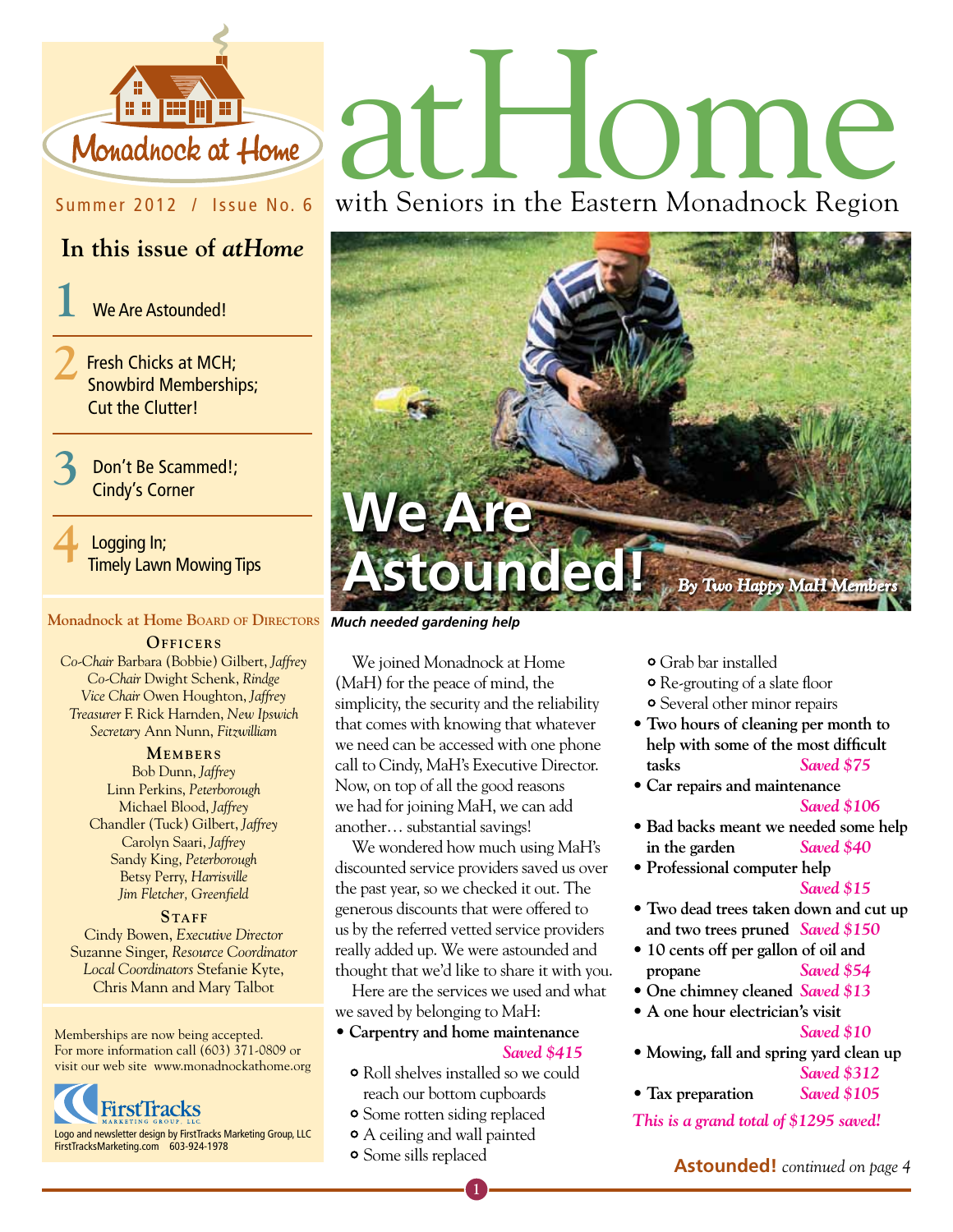# **The Fresh Chicks Farmers Market is Coming to MCH!**

*From our partner, Monadnock Community Hospital*

Eating right just got a lot easier—and more convenient. Mmmm...fresh picked berries, homegrown tomatoes, healthy cheeses, crusty artisan breads—even homemade dog biscuits! Starting soon, your meals will be a whole lot healthier, thanks to the Fresh Chicks Farmers Market, coming soon to Monadnock

Community Hospital. The "chicks," Leigh Mae Friedline and Jean Mann, along with about 20 local farmers and artisans, will be here at MCH every Monday from 11:00 a.m. to 4:00 p.m from May 7 to late fall. Bring your reusable bag to the hospital—you won't want to miss these healthy treats!

## **Snowbird and Supported Memberships**

This is just a reminder that snowbird memberships are available at a reduced fee for folks who do not live in the area full time (for instance, one might spend the winters in Florida). We also offer supported memberships at a reduced fee for full time residents who fall below certain financial thresholds. **For more details on either of these memberships, please call Cindy at 603-371-0809.**

# **Clutter Clutter—You've Watched it Grow, Now Let it Go!**

*By Chris Mann, MaH Local Coordinator*

• Eliminate means donate, re-cycle, or move to storage in a better place.

• Declare victory when one room is done. Rest, then repeat in a new room.

I can assure you—

Ah, warm weather, an opportunity

to open windows, breathe fresh air, and face that household de-cluttering project. We all have lots of "stuff." As a rule, Americans own more stuff than any other demographic group. Thanks to a set of new TV shows, the term

hoarder is being tossed around to describe those of us who like to keep our "stuff" a little too long. A cluttered home is not a moral failing; you may just have a temporary case of possession paralysis. To get yourself motivated to de-clutter, first consider the benefits. When you de-clutter your home, you reclaim more space and light, you remove allergens, you create safety for yourself and visitors, and best of all, you feel better. You can do it. Remember, you are not your stuff.



Here are some useful tips for getting started:

- Pick two hours a day during your prime energy time to work. Stop after two hours.
- Choose a room and stay with only one room at a time.
- Make a goal to eliminate one third to one half of the clutter in each room.

it does feel really good when you accomplish your goal, so why wait? Have at it.

## **Some additional resources for you:**

*Unclutter Your Life in One Week*, by Erin R. Dolan. *It's All Too Much* by Peter Walsh Institute for Challenging Disorganization: www.nsgcd.org



## *Our Mission*

*Monadnock at Home is a non-profit organization that seeks to provide residents in the eastern Monadnock region with the support, the practical means and the community that enables them to remain in their homes as long as possible as they grow older.*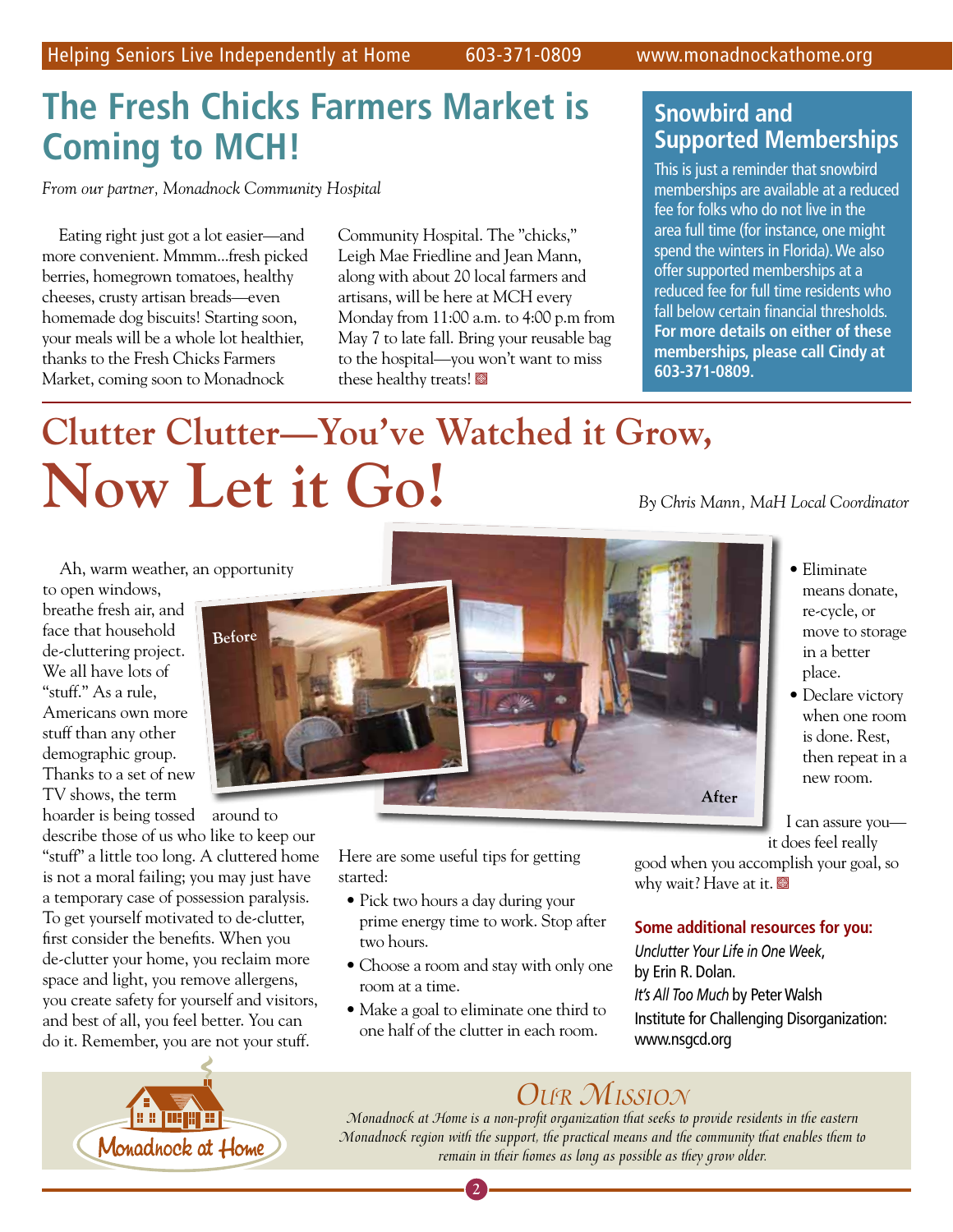# **Don't Be Scammed!** *By Sandy King, MaH Board Member*

Loneliness can often be an issue for older adults, especially those who have lost a spouse or, for other reasons, are living alone. Con artists count on this vulnerability and target seniors as the victims of their scams. For instance, they may call and strike up a friendly conversation in order to gain trust and then proceed by asking for personal financial information or convincing the senior to send money for a fraudulent sweepstakes entry, lottery ticket or charity. My father-in-law was duped in this way. Months after it happened, my husband and I discovered that he'd had several phone conversations with a man who convinced him he had a good chance of winning a multi-million dollar lottery. Based on the short friendship

he established with the scam artist, my father-in-law had sent a total of \$9,000 to a phony address. Needless to say, he never won that lottery.

 Scammers have also been known to pose as Medicare representatives to obtain your identification number and then turn around and submit fraudulent claims on your behalf. Other scams include investment schemes, reverse mortgage swindles and the grandparent scam in which the con calls with a story about needing money to bail a grandchild out of jail or some other fabricated tale. In fact, according to Caring.com, "financial scams against older adults are now so prevalent that the National Council on Aging (NCOA) calls them the crime of the 21st century."

 The best advice is to be suspicious of anyone calling and asking for your personal information, money or telling you that you've won something. As the saying goes, if it sounds too good to be true, it probably is. Caring.com also provides these tips to prevent elder fraud:

- Shred all bills, notices and personal mail before throwing away.
- Don't sign any documents without reviewing them carefully.
- Reach out for help before investing or spending a considerable amount of money.
- Avoid sending money or providing personal information on the phone.
- Don't speak at length with people who are unfamiliar to you - just hang up!

Cindy's Corner **Corner Corner Executive Director** 

Hello everyone and welcome to the summer 2012 issue of "at Home!" The Monadnock at Home staff and board of directors is busy preparing for its second Annual Meeting. This year's Annual Meeting will be held at the Harris Center in Hancock on Wednesday, June 13<sup>th</sup> from 3-5 PM. We are looking forward to seeing as many of you as possible at this meeting. The meeting will include entertainment, sociability and most importantly an opportunity for members to share their thoughts with regard to the services and social/ educational opportunities that are provided by MaH. Because MaH is a membership-driven organization, we value your input! Although the membership meeting will not begin until 3PM, members are welcome to arrive at the Harris Center earlier to



enjoy the exhibits and grounds. Any member who needs transportation assistance to attend the meeting should give me a call at 603-371-0809 and I'll be happy to see that you have a ride to and from the meeting from a MaH volunteer.

June is going to be a busy month for MaH! In addition to the Annual meeting, we have also planned a bus trip to Saint-Gaudens National Historic Site in Cornish, NH on June 20th. Augustus Saint-Gaudens is considered the pre-eminent American Sculptor of the Guilded Age. Following a guided art tour and a tour of "Aspet" Saint-Gaudens' home, we will head for lunch at the Harpoon Brewery Beer Garden, which is located just a few miles from Cornish. If you are interested in this trip, please give

me a call soon at 603-371-0809 to reserve your spot!

For August, MaH members Bill and Sally Graf have coordinated a picnic lunch and garden tour at Cathedral of the Pines in Rindge. More details will be provided but we hope you will join us to tour the gardens and enjoy the beautiful view of Mount Monadnock.

Finally, just a reminder that the Monadnock at Home office hours are Monday-Friday, 9AM-5PM. In the event of an emergency, please call **911**. Monadnock at Home staff will be available to assist you after any such occurrence has been addressed by the appropriate emergency/medical professionals. Our member's safety is of the utmost importance to MaH!

I hope this issue of "at Home" finds you healthy and safe! Happy Summer!